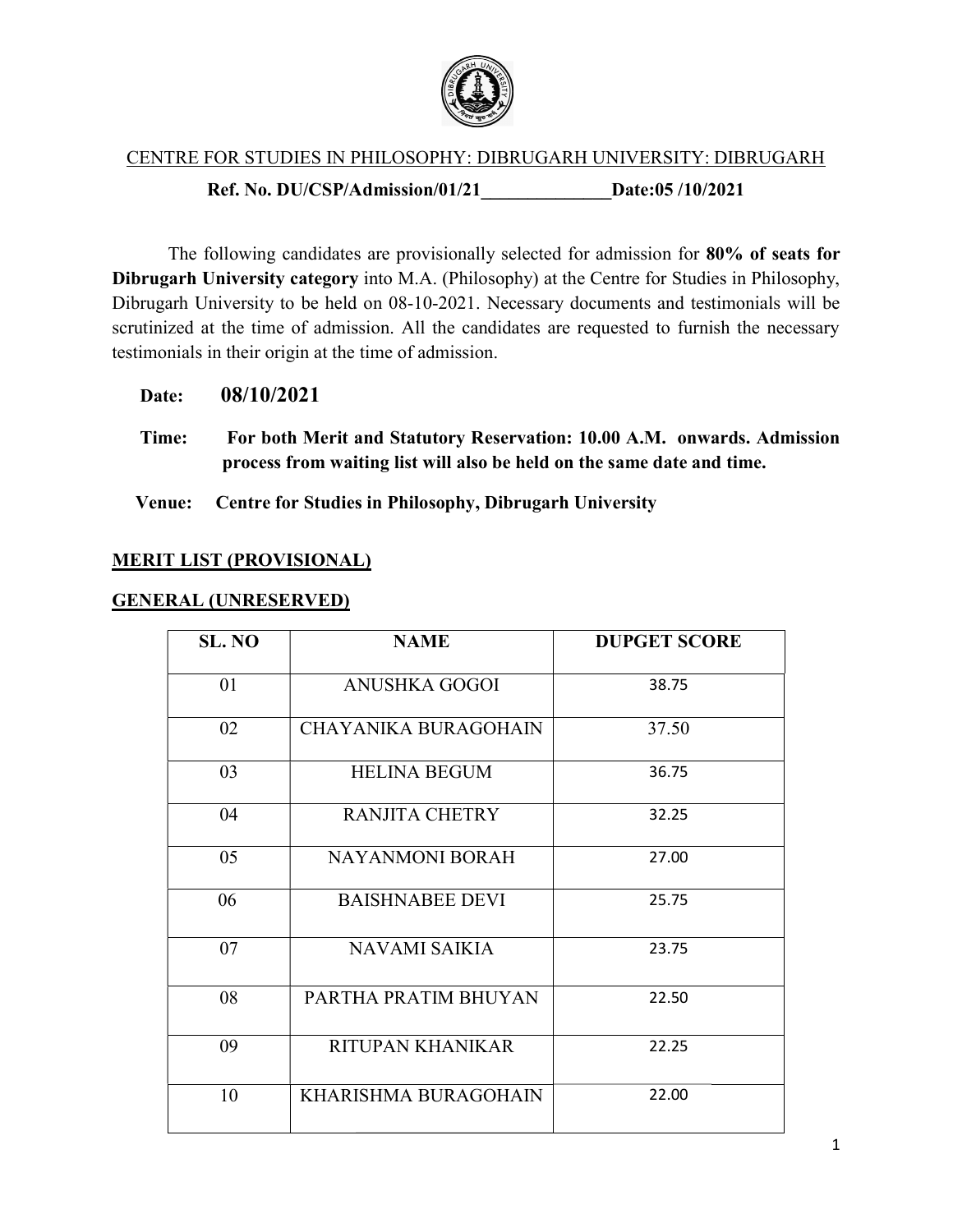| 11 | <b>PUSPA BHUMIJ</b>   | 22.00 |
|----|-----------------------|-------|
| 12 | <b>HIMADRI CHUTIA</b> | 21.75 |
| 13 | <b>MOUMITA PAUL</b>   | 21.75 |
| 14 | <b>MOMI SAIKIA</b>    | 21.75 |
| 15 | <b>AIRISH BORUAH</b>  | 21.25 |
| 16 | <b>LUCKY BORUAH</b>   | 20.00 |
| 17 | <b>GAYATRI GOGOI</b>  | 19.00 |
| 18 | <b>RANI GOGOI</b>     | 18.75 |
| 19 | <b>MENOKA THENGAL</b> | 18.50 |
| 20 | POMPI BORA            | 18.50 |
| 21 | PHARINA SONOWAL       | 18.00 |
| 22 | <b>KABERI BARMAN</b>  | 17.75 |

# WAITING LIST

# GENERAL (UNRESERVED)

| SL. NO | <b>NAME</b>                           | <b>DUPGET SCORE</b> |
|--------|---------------------------------------|---------------------|
| 01     | DEBASHREE BORDOLOI                    | 17.75               |
| 02     | <b>SUSMITA BORTHAKUR</b>              | 17.50               |
| 03     | <b>DIPTI BORUAH</b>                   | 17.25               |
| 04     | NAINA TANTI                           | 16.75               |
| 05     | <b>KRISHANGI GOGOI</b>                | 16.25               |
| $*06$  | <b>SAHIN SULTANA</b>                  | 16.00               |
|        | FAHMIDA FAIDA ROHMAN<br><b>BORUAH</b> | 16.00               |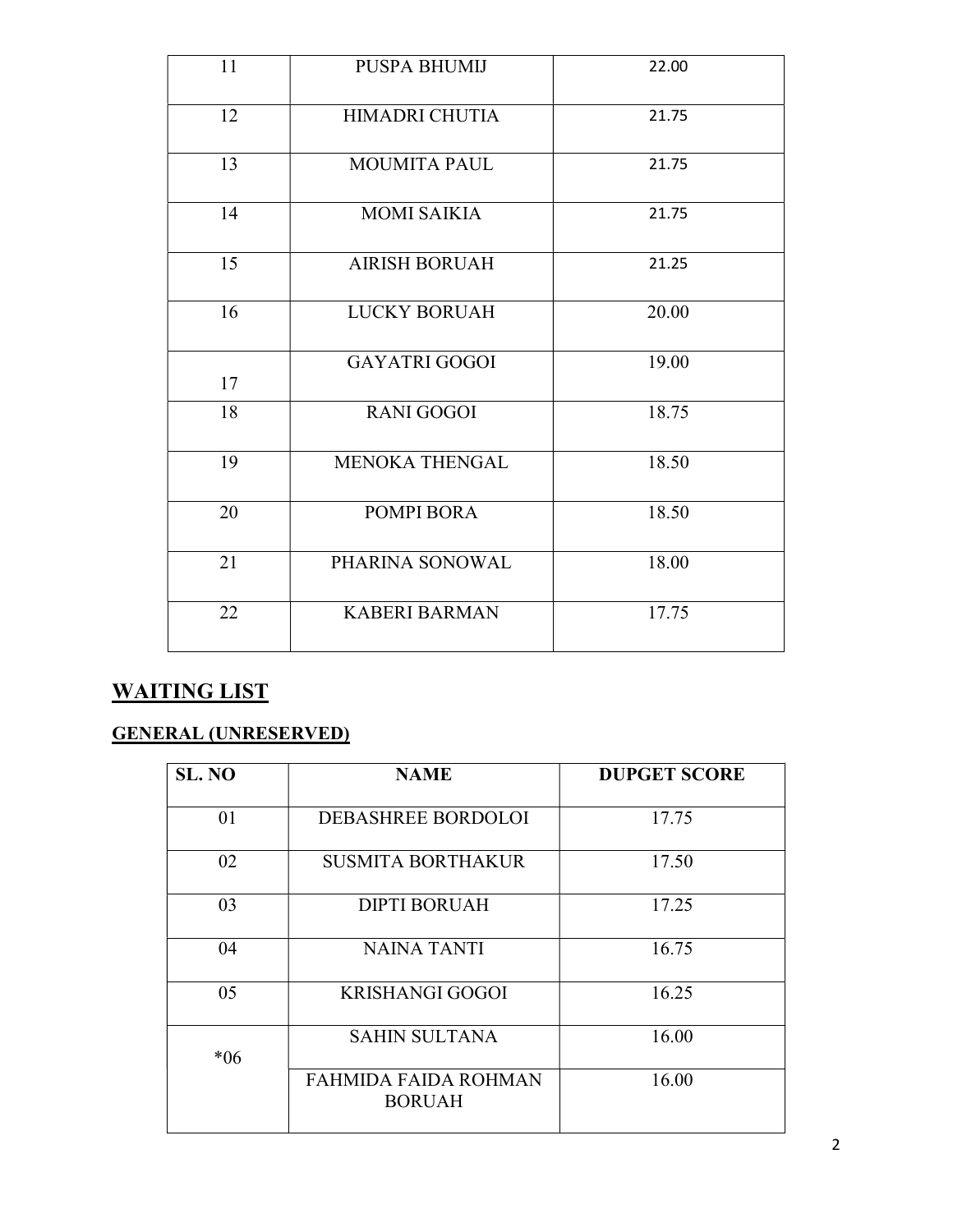| 07       | <b>JYOTISHMOY BORA</b>                           | 15.75          |
|----------|--------------------------------------------------|----------------|
| 08       | SIMITI HAZARIKA                                  | 15.50          |
| 09       | <b>ANURADHA GOHAIN</b>                           | 14.50          |
|          | <b>PUJA SAHU</b>                                 | 14.25          |
| $*10$    | ABINASHI KAYASTHA                                | 14.25          |
| 11       | <b>GURPREET KAUR</b>                             | 13.00          |
| 12       | <b>SIMI BORAH</b>                                | 12.75          |
|          | <b>CHANDINI CHIRING</b>                          | 12.50          |
| $*13$    | <b>SABITA PHUKAN</b>                             | 12.50          |
|          | <b>SANAT CHETRI</b>                              | 11.25          |
| $*14$    | <b>MOMI SAWARA</b>                               | 11.25          |
| 15       | <b>BANDANA DEVI</b>                              | 10.75          |
|          | <b>MAHESH GOWALA</b>                             | 10.00          |
|          | <b>MANAB CHETRI</b>                              | 10.00          |
| $*16$    | <b>DEBASHREE BORA</b>                            | 10.00          |
|          | <b>BHUGESWAR DOLEY</b>                           | 10.00          |
| 17       | <b>RAKHI DUTTA</b>                               | 09.50          |
| 18       | <b>DIPANKAR BORA</b>                             | 09.25          |
| 19       | <b>KISHAN THAKUR</b>                             | 09.00          |
| 20       | PRONAMI HAZARIKA                                 | 08.75          |
| 21       | <b>TARUN KAMAN</b>                               | 08.50          |
|          |                                                  |                |
| 22       | LOVELY HAZARIKA                                  | 08.25          |
| 23<br>24 | <b>MONIMALA PEGU</b><br><b>JYOTIREKHA PHUKON</b> | 08.00<br>07.75 |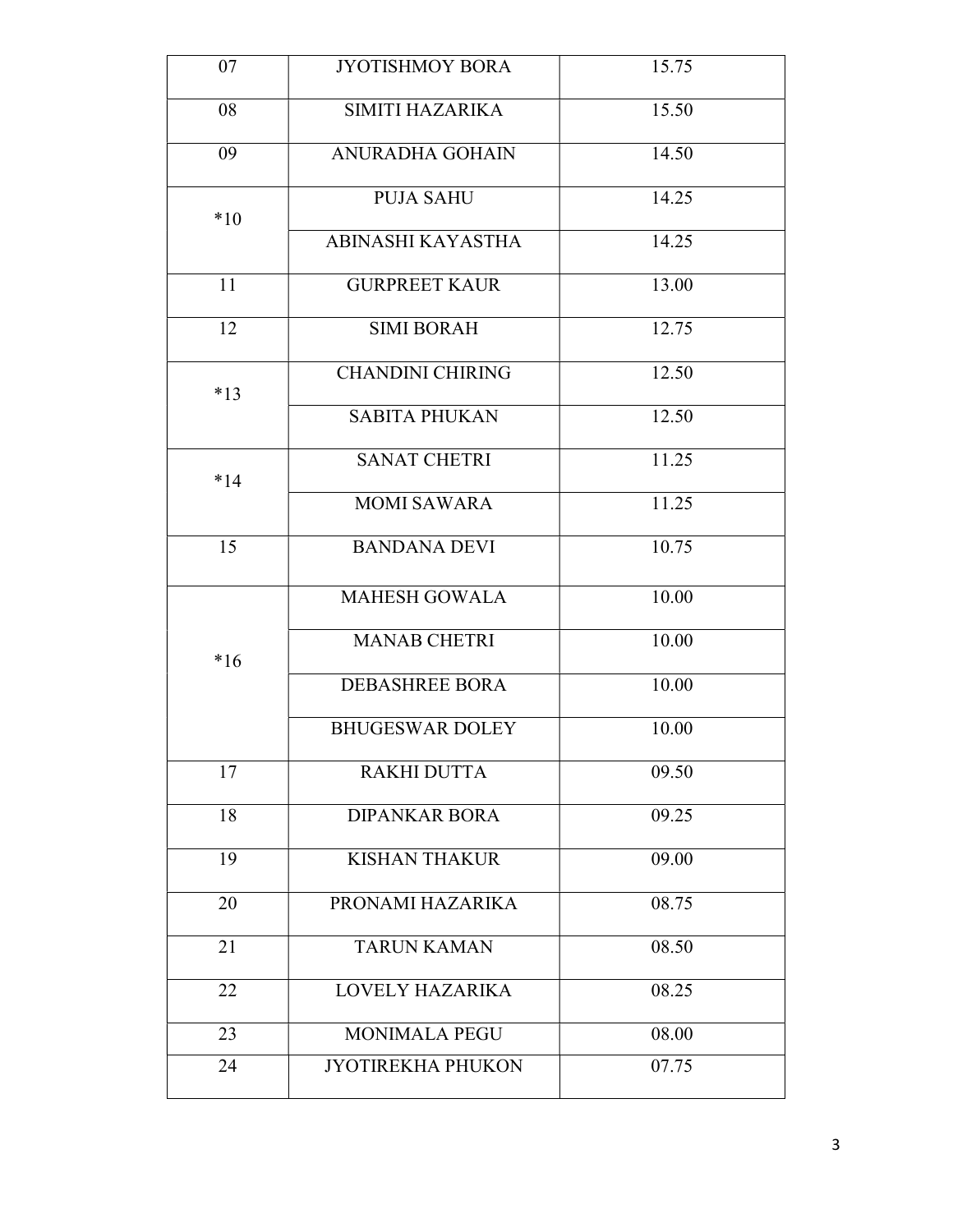## OBC/MOBC

| SL. NO | <b>NAME</b>            | <b>DUPGET SCORE</b> |
|--------|------------------------|---------------------|
| 01     | <b>DIPTI BORUAH</b>    | 17.25               |
| 02     | <b>NAINA TANTI</b>     | 16.75               |
| 03     | <b>KRISHANGI GOGOI</b> | 16.25               |
| 04     | <b>JYOTISHMOY BORA</b> | 15.75               |
| 05     | SIMITI HAZARIKA        | 15.50               |

## WAITING LIST

## OBC/MOBC

| SL. NO | <b>NAME</b>             | <b>DUPGET</b><br><b>SCORE</b> |
|--------|-------------------------|-------------------------------|
| 01     | <b>ANURADHA GOHAIN</b>  | 14.50                         |
| 02     | <b>PUJA SAHU</b>        | 14.25                         |
| 03     | <b>SIMI BORAH</b>       | 12.75                         |
| $*04$  | <b>CHANDINI CHIRING</b> | 12.50                         |
|        | <b>SABITA PHUKAN</b>    | 12.50                         |
| $*05$  | <b>SANAT CHETRI</b>     | 11.25                         |
|        | <b>MOMI SAWARA</b>      | 11.25                         |
| 06     | <b>BANDANA DEVI</b>     | 10.75                         |
| $*07$  | <b>MAHESH GOWALA</b>    | 10.00                         |
|        | <b>MANAB CHETRI</b>     | 10.00                         |
| 08     | <b>KISHAN THAKUR</b>    | 09.00                         |

4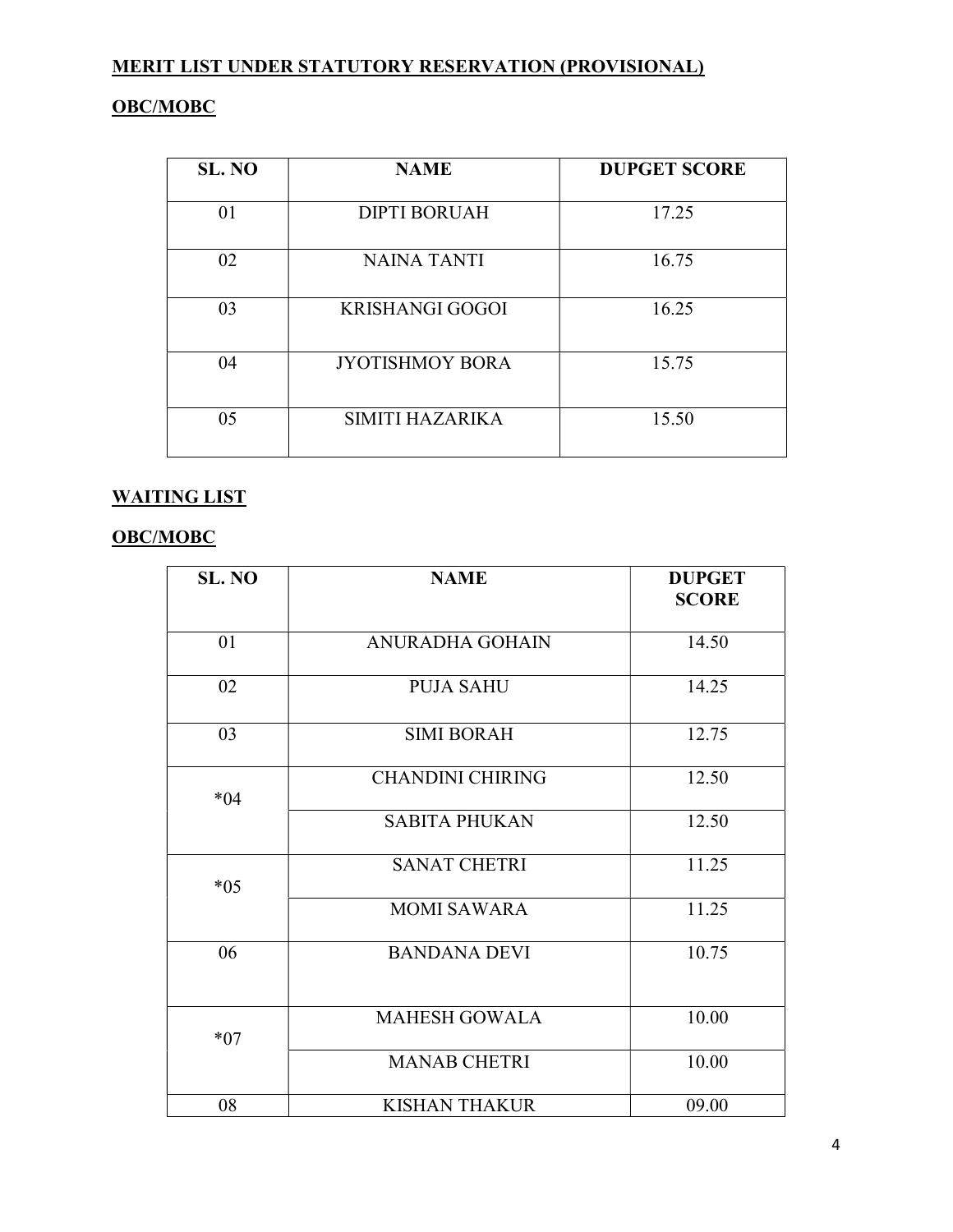| ገባ | <b>IYOTIREKHA PHUKON</b> | 07.75 |
|----|--------------------------|-------|
|    |                          |       |
|    | LUPASMITA BORGOHAIN      | 07.50 |
|    |                          |       |

## $ST(P)$

| SL. NO | <b>NAME</b>            | <b>DUPGET SCORE</b> |
|--------|------------------------|---------------------|
| 01     | <b>BHUGESWAR DOLEY</b> | 10.00               |
| 02     | <b>TARUN KAMAN</b>     | 08.50               |
| 03     | <b>MONIMALA PEGU</b>   | 08.00               |

## WAITING LIST

 $ST(P)$ 

| SL. NO | <b>NAME</b>        | <b>DUPGET</b> |
|--------|--------------------|---------------|
|        |                    | <b>SCORE</b>  |
|        | NIHAR DHEKIAL      | 07.50         |
| $*02$  | PHULUMONI SONOWAL  | 06.25         |
|        | <b>SOTISH PEGU</b> | 06.25         |

## MERIT LIST UNDER STATUTORY RESERVATION (PROVISIONAL)

SC:

| SL. NO. | <b>NAME</b>         | <b>DUPGET SCORE</b> |
|---------|---------------------|---------------------|
|         | LOVELY HAZARIKA     | 08.25               |
| $*02$   | <b>RITUMONI DAS</b> | 07.50               |
| $*03$   | <b>BARNANI DAS</b>  | 07.50               |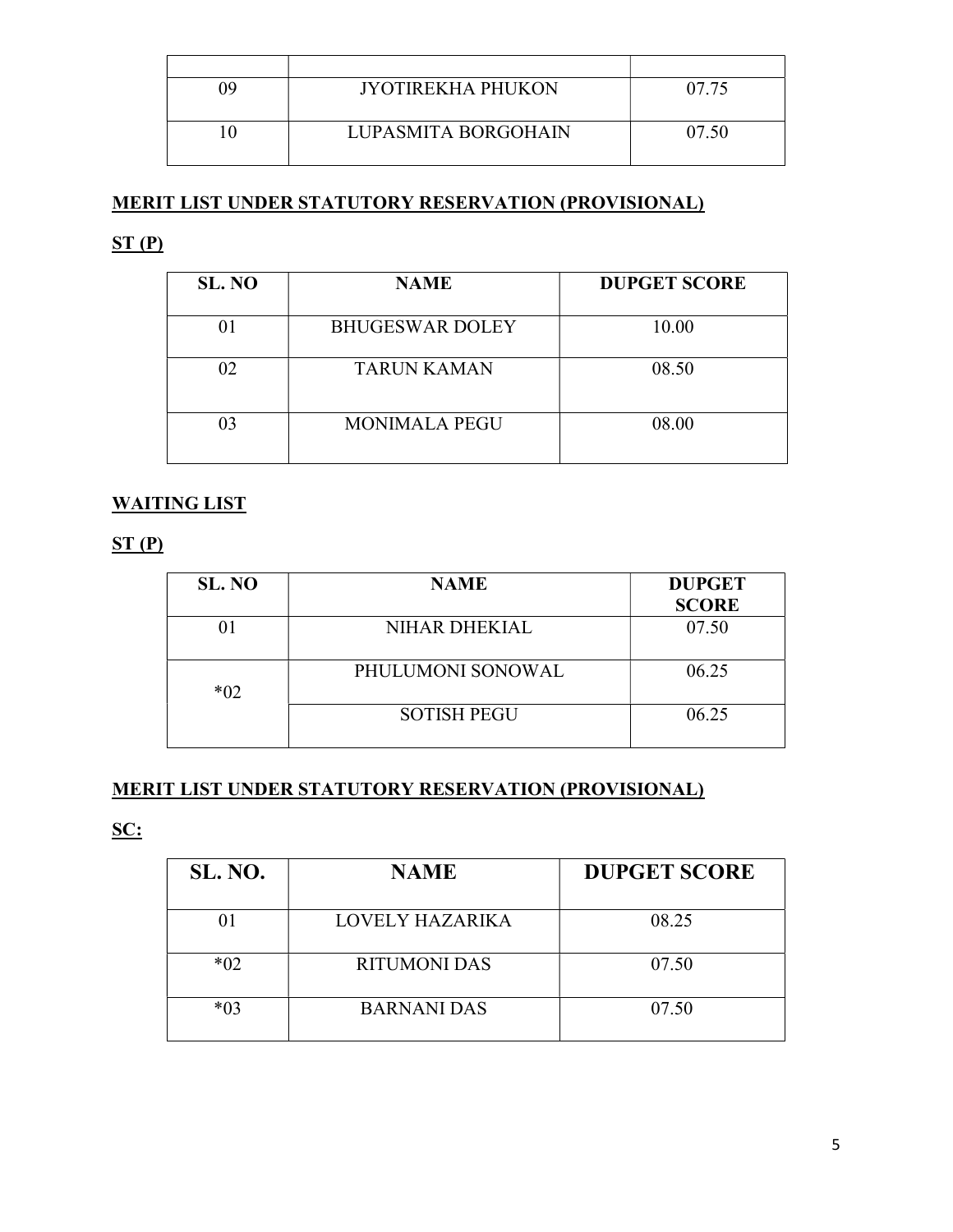## WAITING LIST

## **SC**

| SL. NO | <b>NAME</b>        | <b>DUPGET SCORE</b> |
|--------|--------------------|---------------------|
|        | RITUMONI DAS       | 07.50               |
| *01    | <b>BARNANI DAS</b> | 07.50               |
| 02     | PARISHMITA DAS     | 07.00               |

## Statutory reservation for EWS category:

| SL. NO | <b>NAME</b>                 | <b>DUPGET SCORE</b> |
|--------|-----------------------------|---------------------|
|        | FAHMIDA FALIA ROHMAN BORUAH | 16.00               |

\* The merit position of the candidates securing same DUPGET Score will be determined on the basis of Marks secured in the B.A. examination, class  $10<sup>th</sup>$  and  $12<sup>th</sup>$  Examination. This will be decided as and when we receive the marks-sheets of the candidates for comparison.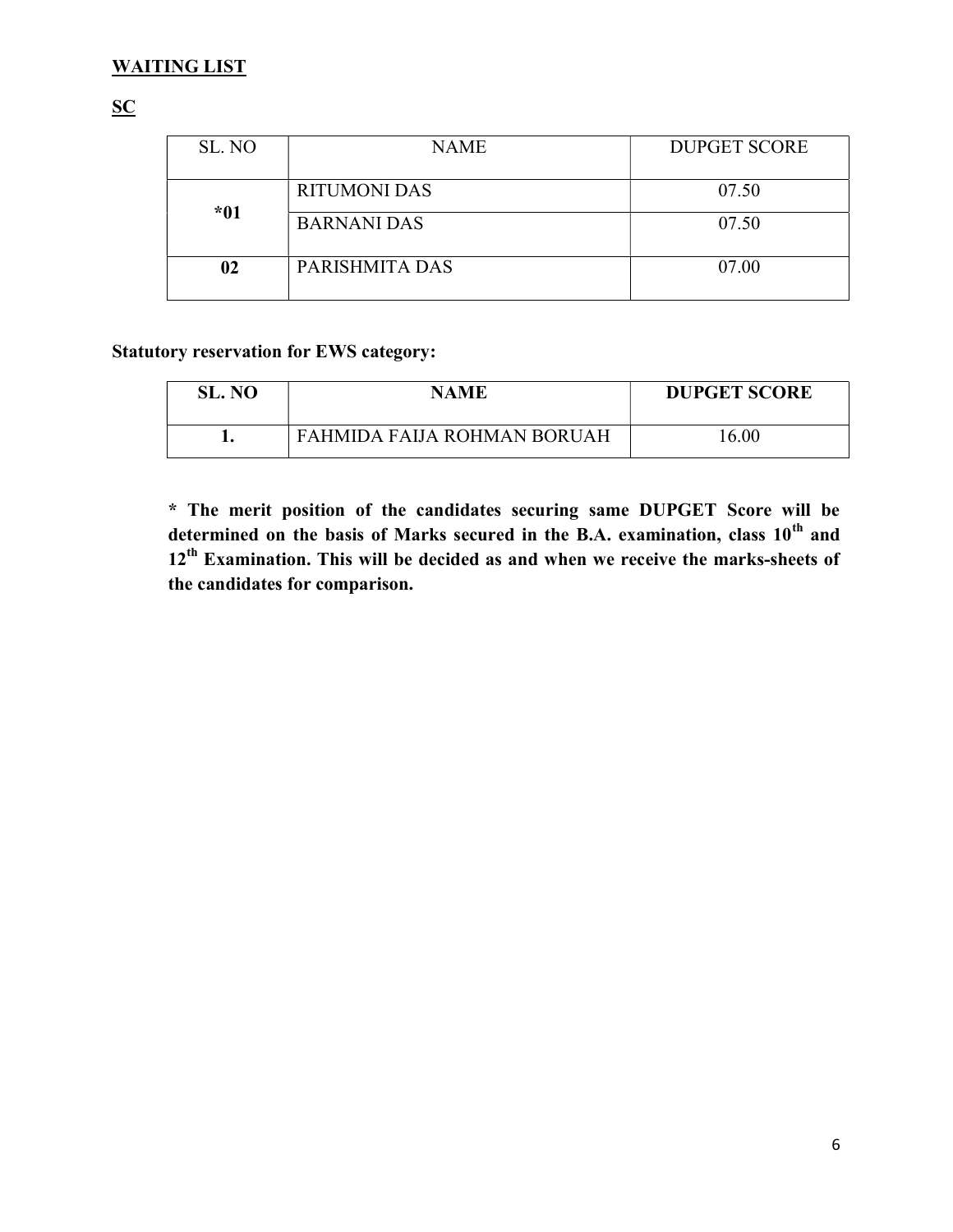## MERIT LIST OF SELECTED CANDIDATES FROM

# OTHER UNIVERSITIES (20% SEATS)

The following candidates are provisionally selected for admission for 20% of seats for students of other Universities into M.A. in Philosophy at the Centre for Studies in Philosophy, Dibrugarh University to be held on 08-10-2021.

## MERIT LIST(PROVISIONAL)

### GENERAL (UNRESERVED)

| <b>SL. NO.</b> | <b>NAME OF THE CANDIDATE</b> | <b>SCORE OF DUPGET</b> |
|----------------|------------------------------|------------------------|
| 01             | <b>BRINDA TALUKDAR</b>       | 54.75                  |
| 02             | <b>MANASHRI BORA</b>         | 53.75                  |
| 03             | <b>CHITRALEKHA PATGIRI</b>   | 51.75                  |
| 04             | <b>KALYANI BORGOHAIN</b>     | 43.25                  |

## WAITING LIST

## GENERAL (UNRESERVED)

| Sl. No.        | <b>NAME</b>              | <b>SCORE OF DUPGET</b> |
|----------------|--------------------------|------------------------|
| 01             | <b>ANKURITA MAJUMDER</b> | 36.00                  |
| 02             | <b>SANTANA RAY</b>       | 35.75                  |
| 0 <sub>3</sub> | <b>SUBHAJIT BORA</b>     | 34.50                  |
| 04             | <b>PRASTUTEE SHARMA</b>  | 31.00                  |
| 0 <sub>5</sub> | <b>PAPARI MORAL</b>      | 26.25                  |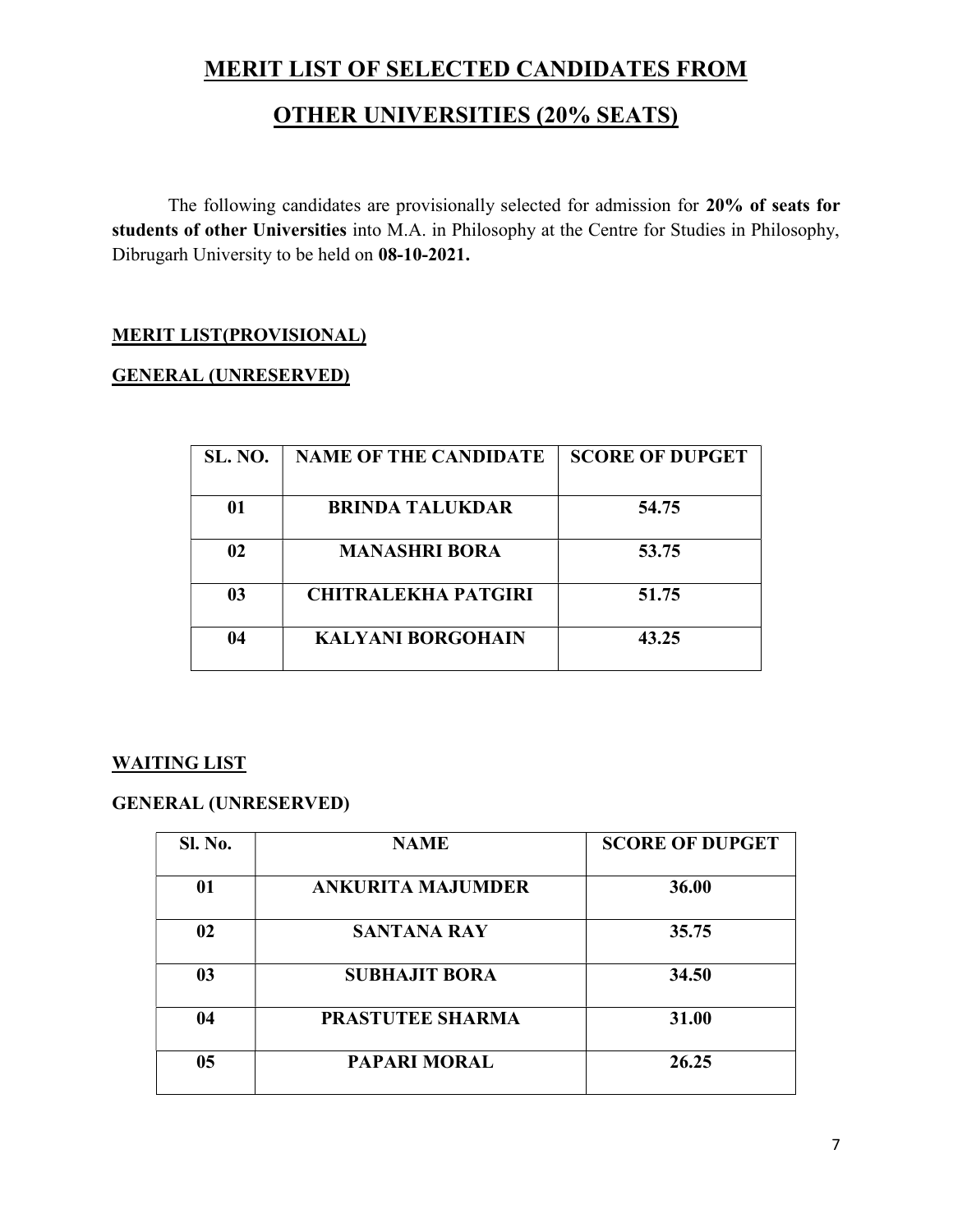| 06 | <b>SWEETY GHOSH</b>      | 25.25 |
|----|--------------------------|-------|
| 07 | <b>RIKMATCHI R MARAK</b> | 25.00 |
| 08 | <b>BANTI BALA SARKAR</b> | 24.25 |
| 09 | <b>NILY GRACE EKKA</b>   | 18.00 |
| 10 | <b>PUBALI DAS</b>        | 17.50 |
|    | <b>ROJE BASUMATARY</b>   | 17.50 |
| 11 | <b>IMDADUL HAQUE</b>     | 16.50 |
| 12 | PARAGJYOTI RABHA         | 16.25 |
|    | <b>YANGERJUNGLA</b>      | 16.00 |
| 13 | <b>RITASMITA DAS</b>     | 16.00 |
|    | <b>ANINDITA DAS</b>      | 16.00 |
| 14 | <b>POBITA BORO</b>       | 13.75 |
| 15 | <b>UDISEE BORGOHAIN</b>  | 13.00 |
| 16 | <b>SMITA BARUAH</b>      | 12.00 |
|    |                          |       |

## OBC/MOBC

| Sl. No. | NAME               | <b>SCORE OF DUPGET</b> |
|---------|--------------------|------------------------|
| 01      | <b>SANTANA RAY</b> | 35.75                  |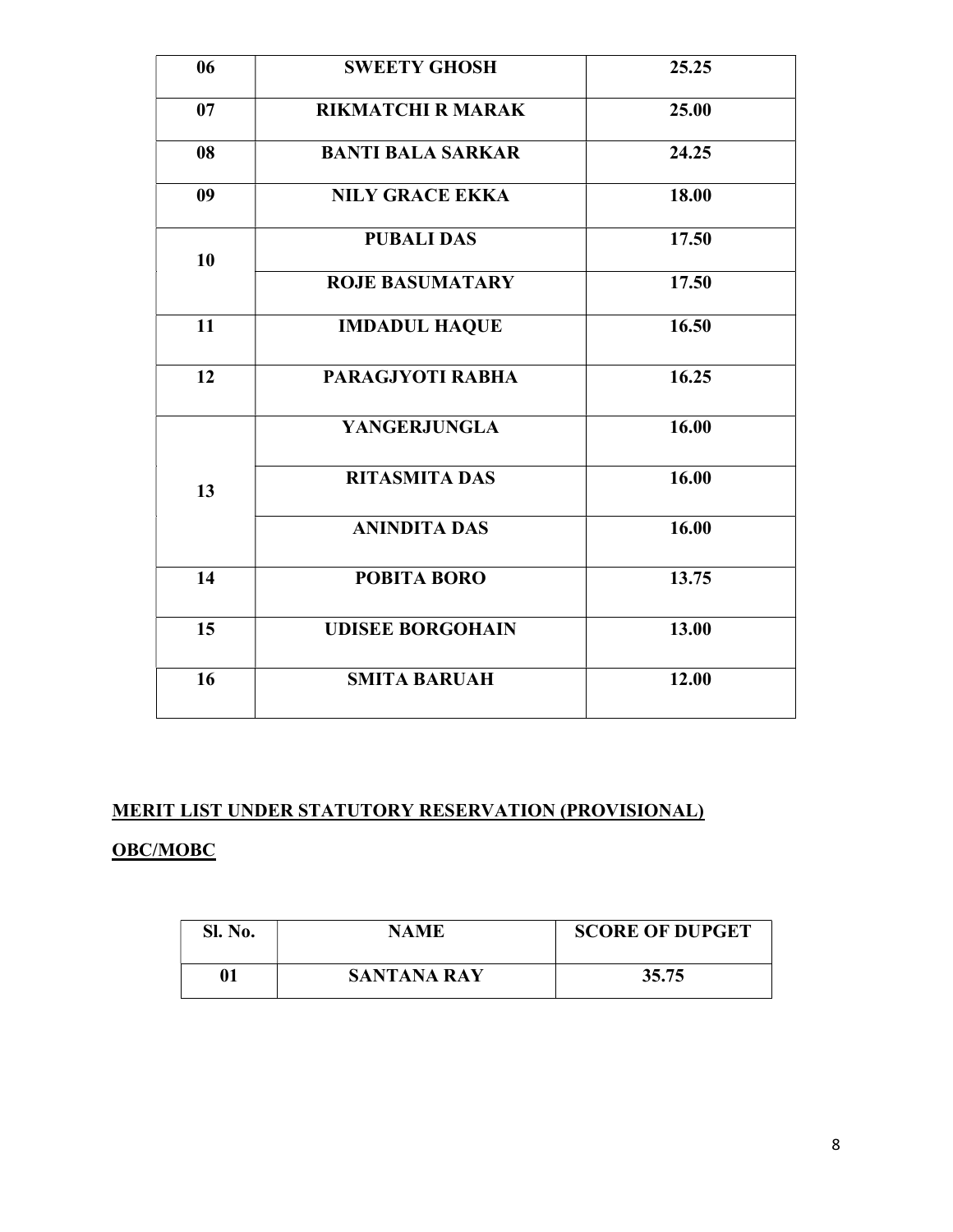## WAITING LIST

## OBC/MOBC

| <b>Sl. No.</b> | <b>NAME</b>             | <b>SCORE OF DUPGET</b> |
|----------------|-------------------------|------------------------|
| 01.            | <b>SWEETY GHOSH</b>     | 25.25                  |
| 02.            | <b>NILY GRACE EKKA</b>  | 18.00                  |
| 03.            | <b>PUBALI DAS</b>       | 17.50                  |
| 04.            | <b>UDISEE BORGOHAIN</b> | 13.00                  |
| 0 <sub>5</sub> | <b>SMITA BARUAH</b>     | 12.00                  |
| 06             | <b>BICHITRA KOCH</b>    | 11.25                  |
| 07             | <b>DIPANKAR PRADHAN</b> | 10.75                  |

## MERIT LIST UNDER STATUTORY RESERVATION (PROVISIONAL)

## $ST(P)$

| Sl. No. | NAME                     | <b>SCORE OF DUPGET</b> |
|---------|--------------------------|------------------------|
| 01      | <b>RIKMATCHI R MARAK</b> | 25.00                  |

## WAITING LIST

## $ST(P)$

| <b>SL. NO.</b> | <b>NAME</b>            | <b>SCORE OF DUPGET</b> |
|----------------|------------------------|------------------------|
| 01             | <b>ROJE BASUMATARY</b> | 17.50                  |
| 02             | PARAGJYOTI RABHA       | 16.25                  |
| 03             | <b>POBITA BORO</b>     | 13.75                  |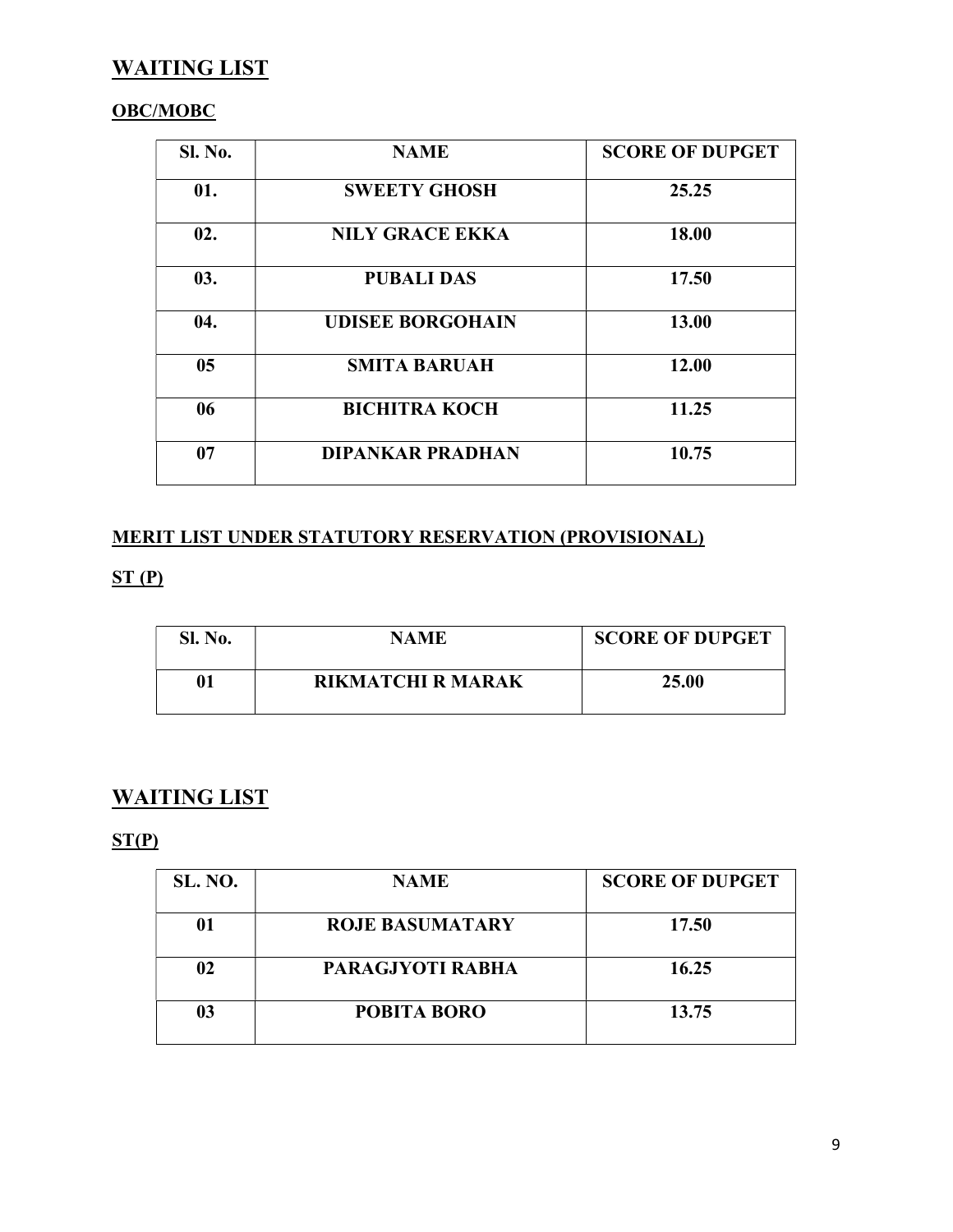## ST (H)

| <b>Sl. No.</b> | <b>NAME</b>  | <b>SCORE OF DUPGET</b> |
|----------------|--------------|------------------------|
| 01             | YANGERJUNGLA | 16.00                  |

## WAITING LIST

## $ST(H)$

| <b>SL. NO.</b> | <b>NAME</b>     | <b>SCORE OF DUPGET</b> |
|----------------|-----------------|------------------------|
| 01             | RUPALI TERANGPI | 09.75                  |

## MERIT LIST UNDER STATUTORY RESERVATION (PROVISIONAL)

## **SC**

| <b>Sl. No.</b> | <b>NAME</b>              | <b>SCORE OF DUPGET</b> |
|----------------|--------------------------|------------------------|
| 01             | <b>BANTI BALA SARKAR</b> | 24.25                  |

## WAITING LIST

**SC** 

| <b>SL. NO.</b> | <b>NAME</b>   | <b>SCORE OF DUPGET</b> |
|----------------|---------------|------------------------|
| 01             | RITASMITA DAS | 16.00                  |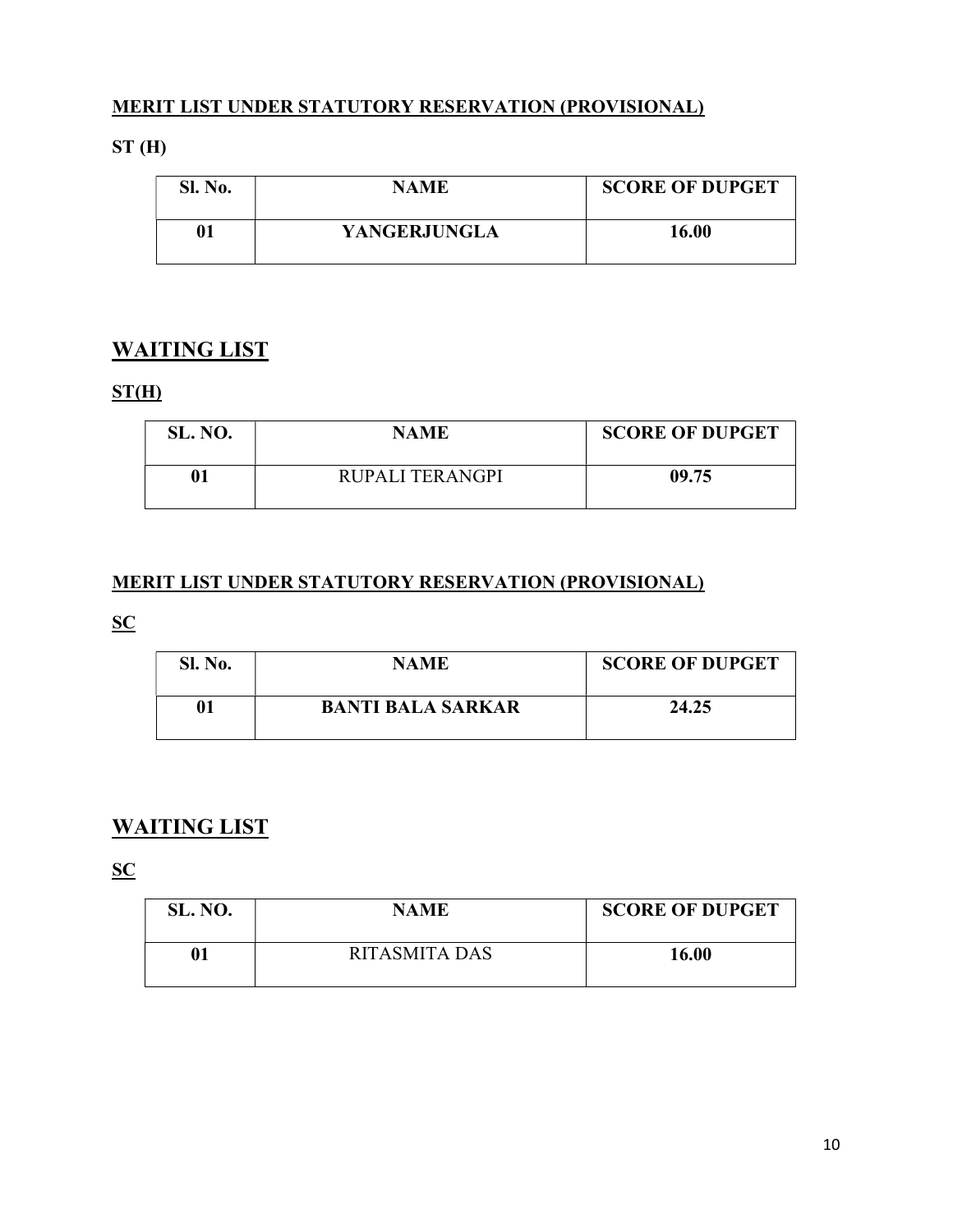- i) All the selected candidates for their admission into M.A. programme in the Centre for Studies in Philosophy, Dibrugarh University will have to pay the course fee as determined by the University. (Please visit the Dibrugarh University website for further information in this regard: www.dibru.ac.in )
- ii) The admission will be strictly provisional only. The candidates must submit an undertaking on 'Provisional Admission' (format available in the University website) at the time of admission.
- iii) The candidate must be present at the Centre for Studies in Philosophy, Dibrugarh University at 9.30 a.m. for admission.
- iv) The candidate must bring a print copy of the Online Application along with the Score Card of DUPGET and photocopies of all the relevant testimonials.
- v) The candidate must bring all the original documents including the Caste Certificates (in case of statutory reservation) for producing before the Admission Committee. Admission to the course depends on the verification of all original documents. All payments will be done online.
- vi) The candidates who have secured same score in the DUPGET, their admission will be based on the marks obtained in B.A., Class- $10^{th}$  and  $12^{th}$  Examinations.
- vii) The candidates may visit the University website www.dibru.ac.in for details of Admission Fee, Course Fee, Fee payment procedure etc.
- viii) Fee waiving benefit shall not be applicable as per memorandum of the Govt. of Assam for Self-financing Courses.
- ix) The candidate who fails to be present on the day of admission will forfeit his or her seat.
- x) The candidates must go through the documents attached herewith for further details related to Admission.

(Dr. Chandan Kumar Sarma) Chairperson Centre for Studies in Philosophy Dibrugarh University

11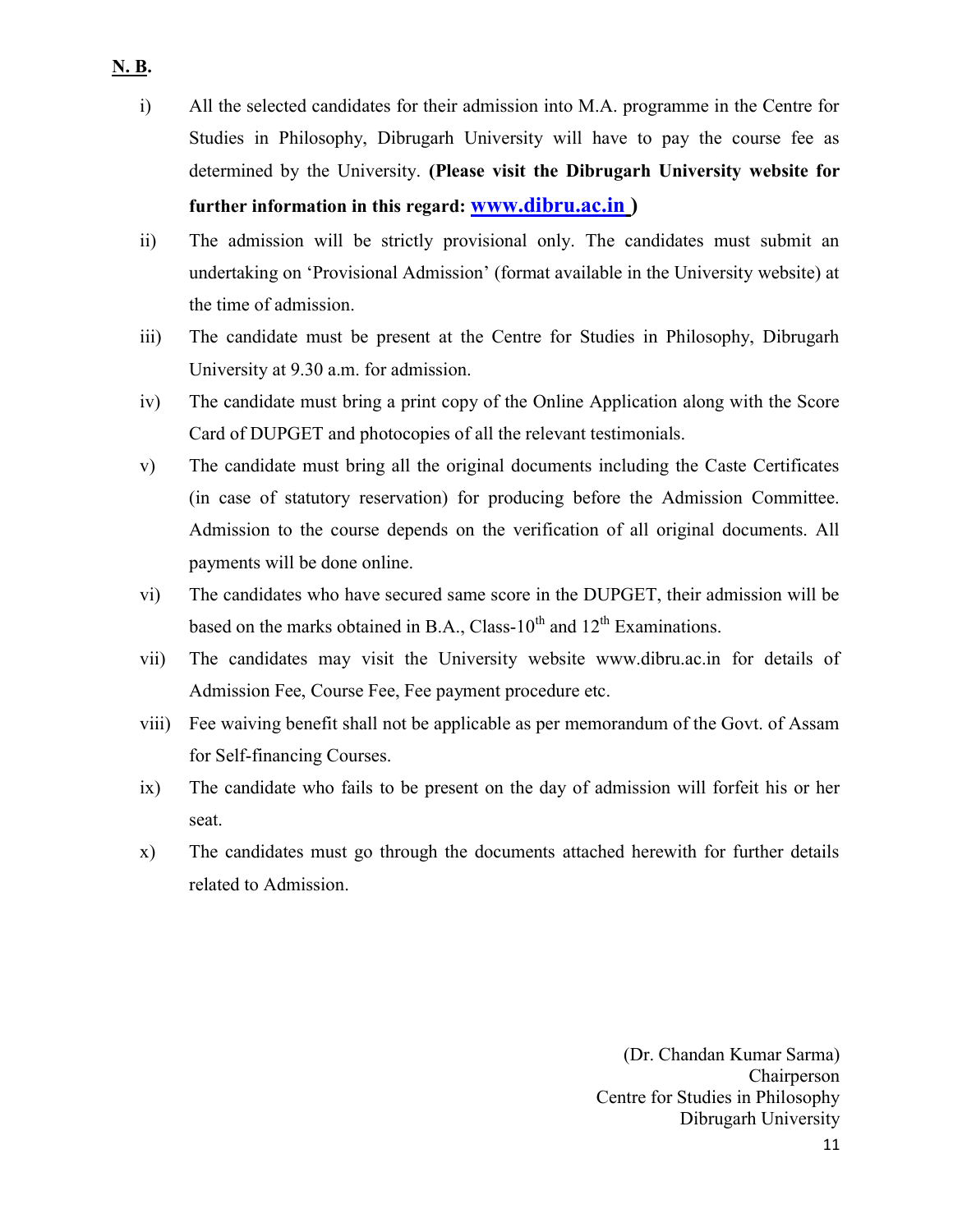

OFFICE OF THE REGISTRAR :: DIBRUGARH UNIVERSITY :: DIBRUGARH :: DIBRUGARH Date: 05.10.2021

Memo No. DU/DR-A/4-1/

#### Admission Notification

#### PROVISIONAL RANK LIST

Department/ Centre for Studies: Subject: Date of Admission: 08.10.2021 Admission Fee: Time: 10.00 a.m. to 03.00 p.m. Venue: Centre for Studies in Philosophy

The following is the Provisional Merit List of the students who applied for pursuing the M.A. in Philosophy of Dibrugarh University based on the marks obtained in the DUPGET-2021. Candidates are directed to bring all necessary documents in original (along with a set of photocopy), which will be verified by the respective Department/ Centre for Studies at the time of admission. Department/ Centre for Studies at the time of admission.

#### Distribution of Seats:

|                            |                                                       | 80% for the Dibrugarh University Students                                         |                                                    |                                                                                  |                                                                                    |                                                                                                    |                  | 20% for the Other University Students                             |                          |                                                                             |                 |                                                                                        |                                         |                                                                                                                      |                   |                                                                              |             |  |
|----------------------------|-------------------------------------------------------|-----------------------------------------------------------------------------------|----------------------------------------------------|----------------------------------------------------------------------------------|------------------------------------------------------------------------------------|----------------------------------------------------------------------------------------------------|------------------|-------------------------------------------------------------------|--------------------------|-----------------------------------------------------------------------------|-----------------|----------------------------------------------------------------------------------------|-----------------------------------------|----------------------------------------------------------------------------------------------------------------------|-------------------|------------------------------------------------------------------------------|-------------|--|
| వి<br>◓<br>₽<br>E<br>Intak | $\boldsymbol{c}$<br>$\overline{a}$<br>ರ<br>ö<br>Unres | S<br>ာ<br>Ă<br>$5^{\circ}$<br>$\check{ }$<br>↽<br>∪<br>⋖<br>$\check{ }$<br>Ā<br>◡ | ខ<br>$\mathcal{S}_0$<br>L<br>$\check{ }$<br>◡<br>Ō | $\boldsymbol{3}$<br>$\widehat{\cdot}$<br>$\circ$<br>$\Xi$<br>⊢<br>Ò<br>ains<br>ᆮ | $\bullet$<br>⇁<br>Ĕ<br>$\widehat{\cdot}$<br>ದ<br>0<br>튐<br>$\overline{c}$<br>Hills | ຣ<br>్<br>ğ<br>$\rm _{10^{\circ}}$<br>F<br>$\overline{\phantom{0}}$<br>w<br>≏<br>Ξ<br>≤<br>$E^*$ ច | ದ<br>⊐<br>ö<br>€ | $\mathbf{32}$<br>۰o<br>80%<br>र्ज<br>$\overline{\mathbf{a}}$<br>Ğ | 2<br>g<br>eser<br>ᄇ<br>⊃ | ∊<br>ЭgО<br>$\widehat{\cdot}$<br>$\bullet$<br>$\overline{r}$<br>ー<br>◡<br>Š | 3<br>(7%)<br>ಀೢ | $\overline{a}$<br>$\widehat{\cdot}$<br>ò<br>$rac{6}{5}$<br>S <sub>T</sub><br>ains<br>ದ | Ξ<br>ౕ<br>$(5^{\circ})$<br>1S<br>S<br>E | ∽<br>Φ<br>0%<br>ε<br>$\overline{\phantom{0}}$<br>$\overline{\phantom{0}}$<br>S<br>$\sim$<br>⋍<br>∍<br>$\mathbb{Z}^*$ | Quota<br>her<br>ب | ౾<br>-0<br>S<br>$\sim$<br>́₩<br>ö<br>$\overline{\mathbf{a}}$<br>$\circ$<br>⊢ | Total<br>41 |  |

#### Other Quota

(Please refer the Reservation and Relaxation Rules for admission to the PG, UG, Advanced PG Diploma, PG Diploma, Diploma and Certificate Programmes of Dibrugarh University)

| <b>SI</b><br>No. | <b>Name</b> | <b>Application ID</b> | <b>Category of Selection</b>              | <b>DU/Non-DU</b> student |
|------------------|-------------|-----------------------|-------------------------------------------|--------------------------|
|                  |             |                       | Differently abled (5% of the total seats) |                          |
| 2                |             |                       | Sons & Daughters of D.U. Employee         |                          |
| 3                |             |                       | <b>Sports</b>                             |                          |
| 4                |             |                       | Art/Culture                               |                          |
| 5                |             |                       | Literary                                  |                          |
| 6                |             |                       | <b>NCC</b>                                |                          |
| $\overline{7}$   |             |                       | <b>NSS</b>                                |                          |
| 8                |             |                       | Tea and Ex-tea Community                  |                          |
| 9                |             |                       | <b>Local Gaon Panchayat</b>               |                          |
| 10               |             |                       | Moran                                     |                          |
| 11               |             |                       | <b>Matak</b>                              |                          |

Anti-Ragging Declaration: Admitted students are directed to submit the ANTI-RAGGING undertakings as instructed in the website on or before 22.10.2021, failing which their seats may be forfeited. their seats may